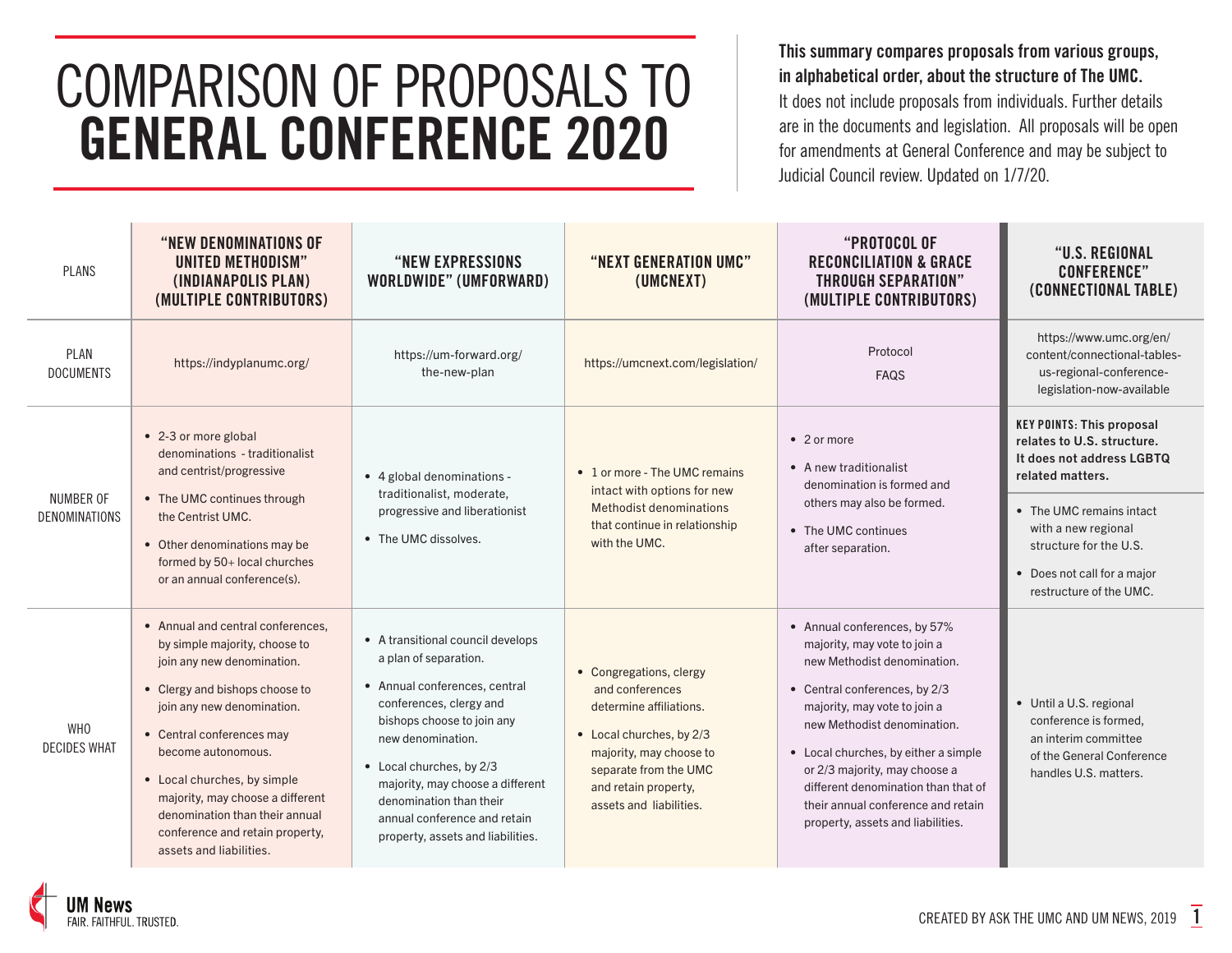| <b>PLANS</b>                              | "NEW DENOMINATIONS"<br>(INDIANAPOLIS PLAN)                                                                                                                                                                                                                                                                                                                                                                                                                                                                                                                                                                             | "NEW EXPRESSIONS<br>WORLDWIDE"                                                                                                                                                     | "NEXT GENERATION UMC"                                                                                                                                                                                                                                                                                                                                                                           | "PROTOCOL OF<br><b>RECONCILIATION &amp; GRACE</b><br><b>THROUGH SEPARATION"</b>                                                                                                                                                                                                                                                                                                                                                                                                                                                                                                                                                                         | "U.S. REGIONAL<br><b>CONFERENCE"</b>                                                                                                                                                                                                          |
|-------------------------------------------|------------------------------------------------------------------------------------------------------------------------------------------------------------------------------------------------------------------------------------------------------------------------------------------------------------------------------------------------------------------------------------------------------------------------------------------------------------------------------------------------------------------------------------------------------------------------------------------------------------------------|------------------------------------------------------------------------------------------------------------------------------------------------------------------------------------|-------------------------------------------------------------------------------------------------------------------------------------------------------------------------------------------------------------------------------------------------------------------------------------------------------------------------------------------------------------------------------------------------|---------------------------------------------------------------------------------------------------------------------------------------------------------------------------------------------------------------------------------------------------------------------------------------------------------------------------------------------------------------------------------------------------------------------------------------------------------------------------------------------------------------------------------------------------------------------------------------------------------------------------------------------------------|-----------------------------------------------------------------------------------------------------------------------------------------------------------------------------------------------------------------------------------------------|
| <b>REQUIREMENTS</b>                       | • Sets interim exemption<br>from LGBTQ prohibitions<br>for Centrist conferences,<br>churches and clergy.<br>• Sets interim suspension of<br>complaints and disciplinary<br>actions related to LGBTQ<br>bans for Centrist conferences,<br>churches and clergy.<br>• Mandatory retirement for U.S.<br>bishops waived until 2022.<br>• U.S. bishop elections may be<br>postponed until 2021 or 2022.<br>• Central conferences elect<br>bishops as determined by<br>General Conference 2020.<br>• Trust clause suspended<br>for denominations other<br>than Centrist.<br>• Does not indicate<br>constitutional amendments. | • Establishes an immediate<br>moratorium on charges,<br>complaints and trials related<br>to LGBTQ prohibitions.<br>• Does not indicate<br>constitutional amendments.               | • Removes LGBTQ prohibitions<br>and Traditional Plan additions.<br>• A moratorium on new or<br>pending complaint proceedings<br>and trials related to LGBTQ<br>prohibitions takes effect<br>at the close of General<br>Conference 2020.<br>• The special called General<br>Conference makes constitutional<br>amendments or adopts a<br>new constitution proposed by<br>the special commission. | • Register intent to form a new<br>Methodist denomination<br>by May 15, 2021.<br>• Requests holding in abeyance all<br>administrative or judicial processes<br>related to LGBTQ prohibitions<br>and some church closures.<br>• Local churches affiliating<br>with a new denomination<br>must maintain connectional<br>responsibilities until separation.<br>• ¶2553 applies to disaffiliating<br>churches that do not join a new<br>Methodist denomination.<br>• Provisions are not severable.<br>If any provisions are deemed<br>unconstitutional by the Judicial<br>Council or illegal by civil courts, the<br>entire protocol will be null and void. | • Requires constitutional<br>amendments (2/3<br>majority vote by General<br>Conference and annual<br>conference members).<br>• Amends Part VI, Chapter<br>Four, of the Discipline to<br>authorize and organize a<br>U.S. regional conference. |
| <b>FINANCES/</b><br><b>ASSET DIVISION</b> | • Continuation of clergy<br>pensions through each<br>new denomination.<br>• Apportionments paid by all<br>denominations through 2020.<br>• All denominations support<br>funding for central conference<br>ministries through 2024.                                                                                                                                                                                                                                                                                                                                                                                     | • General church assets<br>divided equitably.<br>• Provides for arbitration.<br>• Establishes financial<br>investments in historically<br>marginalized and<br>vulnerable churches. | • General Conference<br>includes grant funding for<br>new denominations in<br>relationship with The UMC<br>in the 2021-2024 budget.                                                                                                                                                                                                                                                             | • \$25M over four years is paid to<br>a new traditionalist denomination<br>with no further claims to<br>United Methodist assets.<br>• \$2M is escrowed for other<br>possible new denominations.<br>• \$39M is allocated over eight<br>years to support ethnic ministries<br>and Africa University.<br>• Property, assets, and liabilities of<br>annual, jurisdictional, and central<br>conferences are retained by those<br>entities regardless of affiliation.<br>• Pension plans for all current<br>clergy and lay employees remain<br>in place, regardless of affiliation.                                                                           | • No changes proposed<br>regarding general church<br>assets or agency structure.                                                                                                                                                              |

**UM News**<br>FAIR. FAITHFUL. TRUSTED.